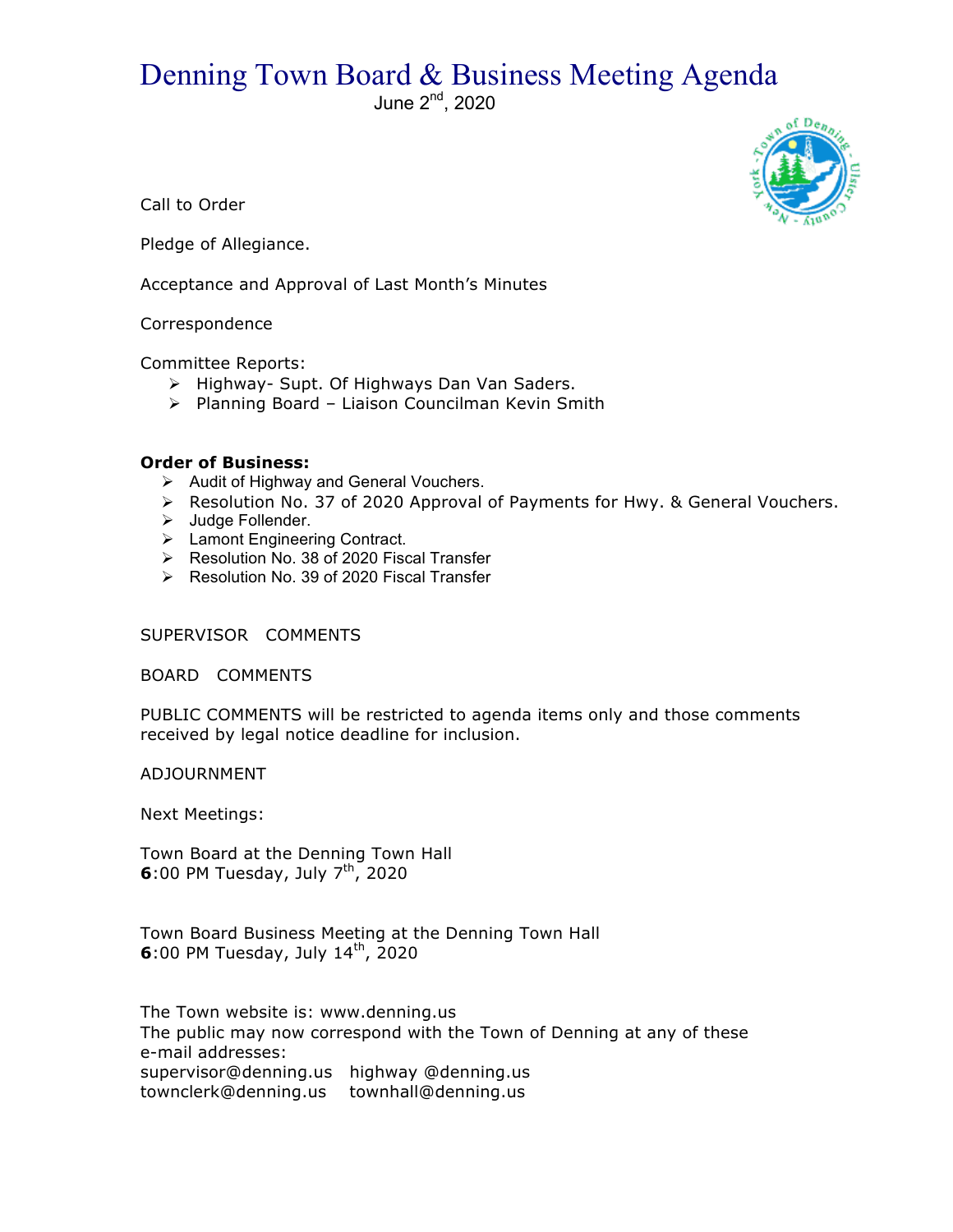Denning Town Board-Business Meeting June  $2<sup>n\bar{d}</sup>$ , 2020 Resolution No. 37 of 2020

**WHEREAS** New York State General Municipal Law Sections 103 and 104-4 permit the pre-audit function of vouchers, as a form of internal controls in the checking of claims and supporting documentation. And

**WHEREAS** the Sections 118 and 119 of New York State Municipal Law also authorize the auditing authority to approve of Said vouchers. AND

**WHEREAS** the Office of the New York State Comptroller Division of Local Governments and Accountability: Budgets and Finances also approves of this method.

**NOW THEREFORE BE IT RESOLVED** that the Town of Denning Town Board **HEREBY** approves of and authorizes payment of the following Warrants:

Highway Fund Warrant No. 6 Prep Pay Voucher #19-20.

Highway Fund Warrant No. 6 Voucher #67-71.

General Fund Pre- Pay Warrant No. 6 Voucher #38-41.

General fund Warrant No. 6 Voucher #79-92.

**Whereupon**, the Resolution was put to a vote, and recorded as follows: Motion to adopt and approve by Councilman Paul Schoonmaker, 2<sup>nd</sup> by Councilman Kevin Smith. Roll Call Vote: Councilman Mike Dean AYE Councilman Paul Schoonmaker AYE Councilman Kevin Smith AYE Councilman Gregory Vurckio AYE Supervisor David Brooks AYE Motion carried following a unanimous roll call vote.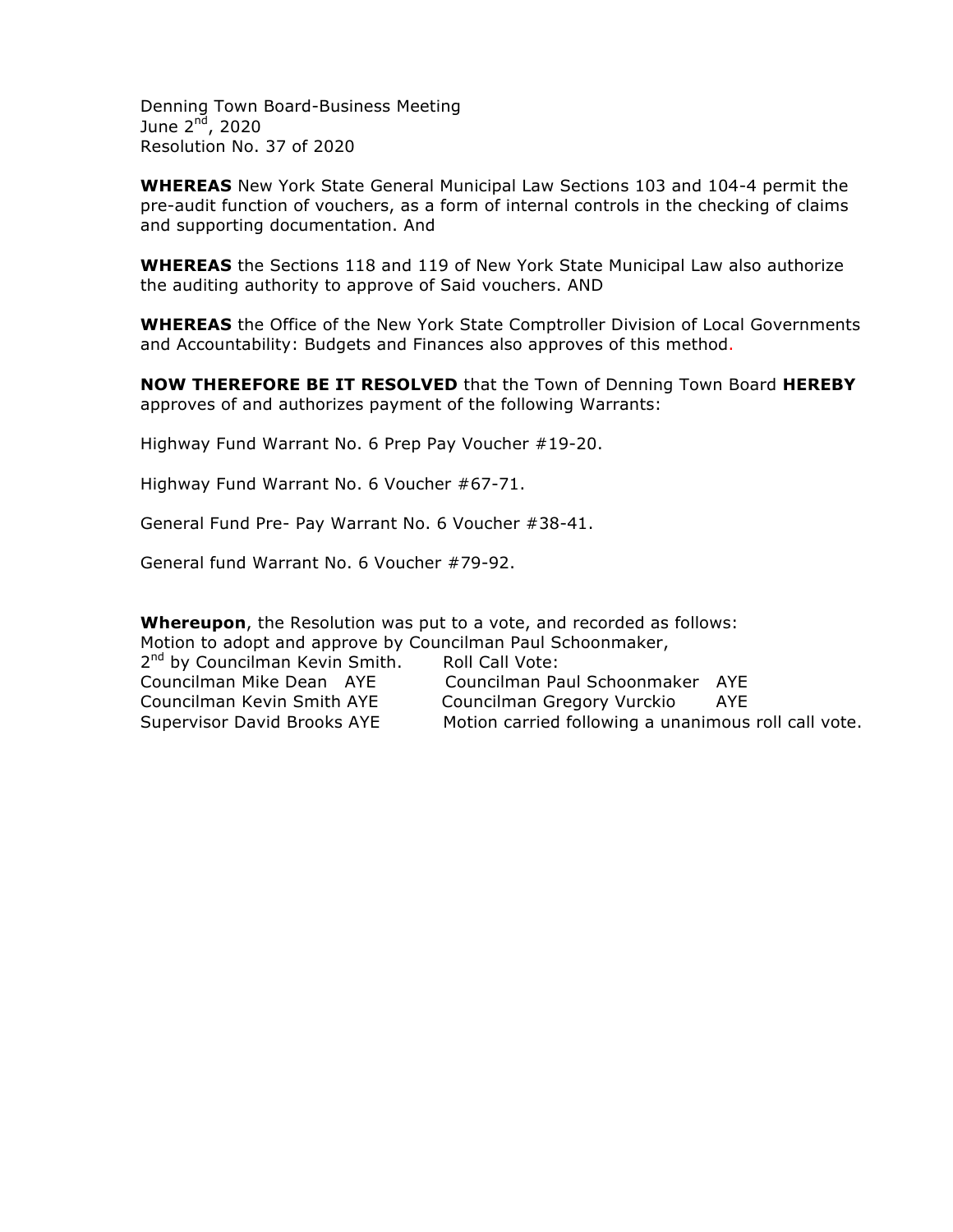Denning Town Board-Business Meeting June  $2<sup>nd</sup>$ , 2020 Resolution No. 38 of 2020

**WHEREAS** New York state Town Law § section 113 Authorizes the Town Board, by resolution, to transfer surplus monies, contingent appropriations and unexpended balances. And

**WHEREAS** the the Town of Denning Unallocated Insurance budget line is in need of a fiscal transfer.

**NOW THEREFORE BE IT RESOLVED** that the Town of Denning Town Board **HEREBY**  authorizes the Supervisor to perform the following Appropriation Codes transfer \$1,161.00 from Contingency A1990.4 to Unallocated insurance A1910.4.

**Whereupon**, the Resolution was put to a vote, and recorded as follows: Motion to adopt and approve by Councilman Kevin Smith, 2<sup>nd</sup> by Councilman Mike Dean. Roll Call Vote: Councilman Mike Dean AYE Councilman Paul Schoonmaker AYE Councilman Kevin Smith AYE Councilman Gregory Vurckio AYE Supervisor David Brooks AYE Motion carried following a unanimous roll call vote.